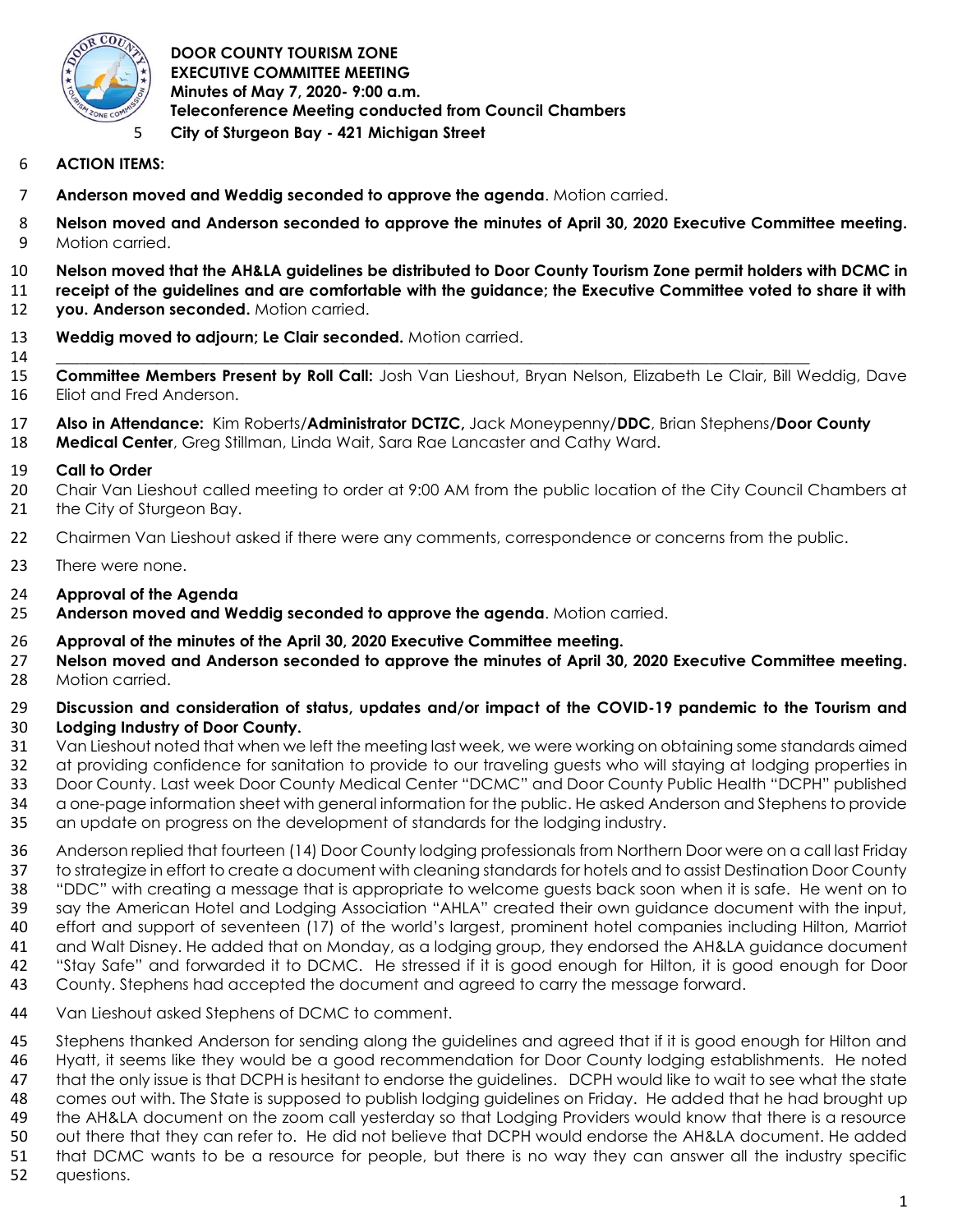- 1 Van Lieshout said that he was going to put himself out on a limb by saying something really needs to be put out<br>2 there for lodging providers. He stressed that by next Tuesday this needs to be completed, he stressed that there for lodging providers. He stressed that by next Tuesday this needs to be completed, he stressed that he is reluctant to wait for the state to create guidance. People are here, he said, and they are coming. There has been 4 no help in getting direction for lodging providers and felt it was an option for the Tourism Zone to distribute the<br>5 AH&LA guidelines to our members as a reasonable next step.
- AH&LA guidelines to our members as a reasonable next step.
- Nelson said he felt it was within the Tourism Zone's purview to distribute the AH&LA guidelines. We do not need to 7 make a formal endorsement, but we can give some background. He added that if they are good enough for 8 Hilton and Marriot it can work for us especially with DCMC on board. Hilton and Marriot it can work for us especially with DCMC on board.
- Le Clair noted that she was on the Zoom meeting yesterday with DCMC and DCPH and found it very informative. They had discussed the AH&LA guidelines and she had sought them out and printed them. She expressed concern about understanding them correctly and still had questions about how long to keep a room closed.
- Weddig expressed concern about taking guests who need a place to quarantine; where will they go and what 13 are the guidelines, he asked.
- Eliot said he was concerned with information release when people are anxious right now about the amount of information coming out. If we can't make it official, then they are getting one more piece of information tomorrow than another piece next week. We need to be cognizant that there is too much messaging to business owners, and it is pulling them in every direction. We need to give lodging providers one set of guidelines that they can use. There is just too much conflicting information out there and still too much unknown.
- Anderson added that he was on the Zoom call as well. He spoke about the issues that DCPH had with the AH&LA 20 document. One of the pieces of the guidelines is the use of the gloves. The Public Health Nurse takes issue with 21 the information on gloves. The problem is that in hotel work, there are certain tasks that require the use of gloves. He added that a simple adjustment to the language could make the information workable. She threw the whole 23 document under the bus because of its suggested use of gloves.
- Van Lieshout said his sense from this conversation is that publishing the best information we have available at this 25 time, which seems to be the guidelines from the AH&LA, could be really beneficial to our permit holders and their customers. If there is a consensus for that we will push for that, he said. He asked for a motion to take action.
- Roberts asked how we will advise permit holders who are going to or have received standards from Airbnb and VRBO. Will we direct them to the AH&LA standards, she asked.
- 29 Van Lieshout said the goal is to provide something to our lodging providers that gives them some direction and some standard to try and achieve for preparing their rooms for guests. Our impression is that there has been nothing provided from the State or County. It was his impression that our future guests are looking for assurances and information that the lodging providers are taking reasonable steps for cleaning that are above and beyond what a lodging provider would normally do.
- Van Lieshout imagined the communication as, "Dear permit holder, we understand that there is the need for some sort of guidance or information. The AH&LA has published guidelines that seem to be reasonable steps that have been shared with DCMC and DCPH. Objections haven't been raised."
- Stephens interjected that you can't say that DCPH is on board but was comfortable with saying the folks at DCMC read through the guidelines and are comfortable with the guidance. You can definitely use the DCMC name, he said.
- Van Lieshout said the point is to address the lack of information and provide confidence to our guests that 41 reasonable precautions are being taken.
- Nelson added that the AH&LA guidelines are the best that he has seen so far. He went on to say that it was comforting that they passed muster with DCMC.

#### **Nelson moved that the AH&LA guidelines be distributed to Door County Tourism Zone permit holders with DCMC in receipt of the guidelines and are comfortable with the guidance; the Executive Committee voted to share it with you. Anderson seconded**. Motion carried.

- There were no further comments from Eliot, Weddig and LeClair when Van Lieshout asked for additional comments.
- Anderson said he was in favor but had not had the time to review the other standards such as the Airbnb 49 guidelines. He went on to say that the lodging group had endorsed the guidelines for hotels, motels, inns and resorts and the document is also written in such a way that it certainly applies to house rentals. He did not think there should be a segregation between the types of lodging for the guidelines.
- Van Lieshout said he would share the information with Stephens.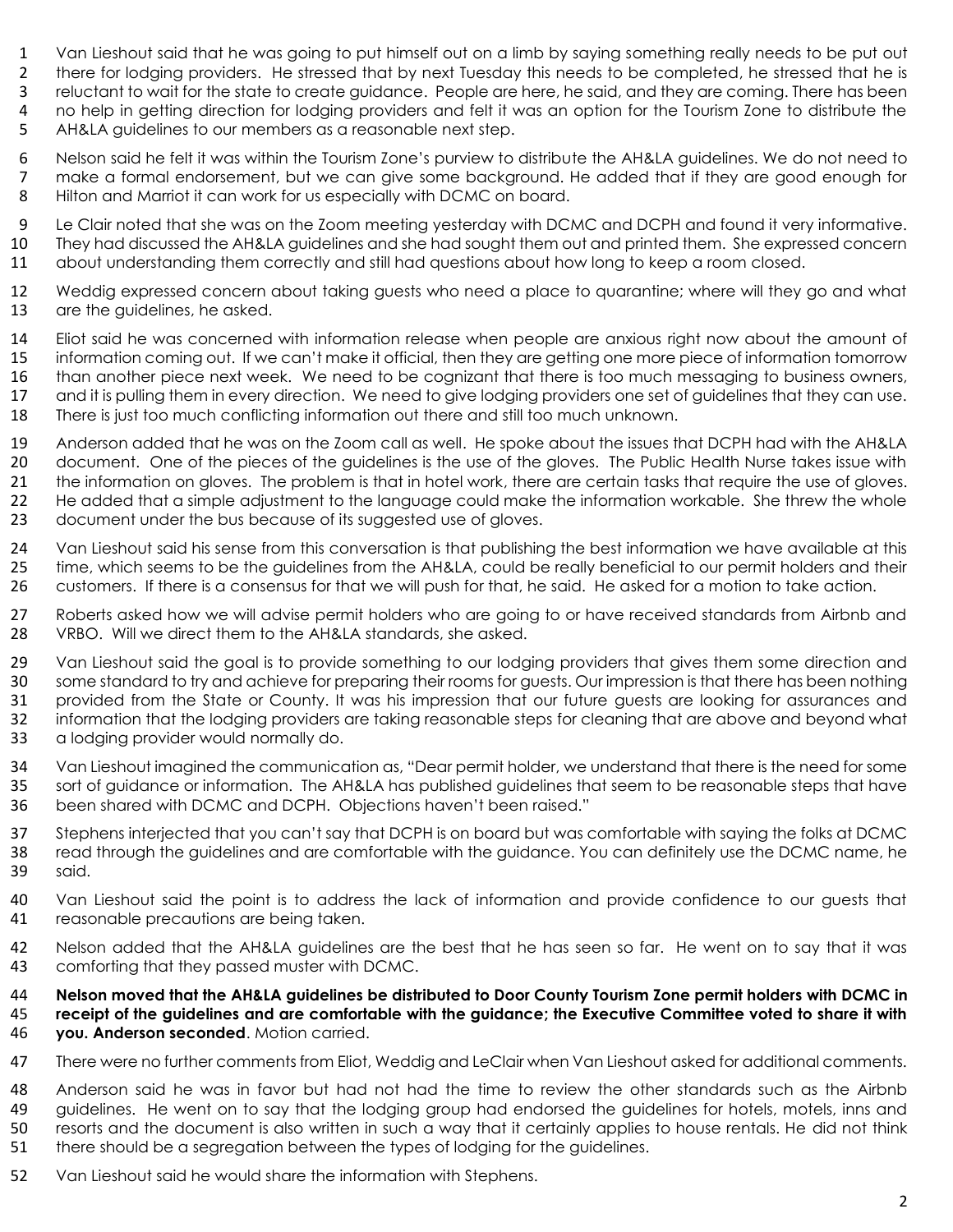- 1 Moneypenny said that DDC could become the clearing house for visitors calling with requests to know which<br>2 properties are doing the best job with cleaning. He added that we may have lodging providers that will do the properties are doing the best job with cleaning. He added that we may have lodging providers that will do the same as they did before and people that go above and beyond guidelines. He added that he didn't want to tell callers they don't know because it makes the DDC look like they don't know anything. He is looking for who has the clearinghouse of who is meeting the standards that people can be referred to.
- Van Lieshout said that is a good question. Part of this could be a self-certification by the lodging provider; we are doing this as our promise to you. He asked Anderson his thoughts.
- 8 Anderson said that there was conversation with regards to calling it a certification. He expressed his fears with<br>9 regard to calling it a certification, which could have liability in that statement and in turn someone c regard to calling it a certification, which could have liability in that statement and in turn someone could challenge you on it. It will happen, he said. DDC will field those calls and he understands their desire to say something, in those cases. The lodging provider is the person who should be answering those calls not DDC.
- Moneypenny said his concern was when they call, and they do, they are looking for a place to stay and ask questions about standards he would hate to say you'll need to call the property to find out what standards are in place. He asked will there be a list that shows what properties are meeting standards of the AH&LA, a list would offer a starting point of who is following standards.
- Eliot asked if the Tourism Zone could create a list by having properties opt in via programming through Swain so a list can be generated to forward to DDC.
- Van Lieshout asked if Roberts felt this was something that the Tourism Zone could generate.
- Roberts said it could be a field in the permit profile that could be checked and then a report could be generated 20 to keep the DDC up to date.
- Moneypenny said we would never say a property is not doing something, we would refer the guest to the property 22 to obtain more information.
- 23 Stillman said he appreciated the invite. He said that if we have a list that people opt into people may do it whether they are following the AH&LA guidelines or not. He suggested innkeepers take responsibility and have DDC remind people that there is a set of criteria out there and these are the things you should find out without having a list. People are going to say they are doing it whether they are or are not. At some point the innkeepers need to take responsibility and let travelers know what they are doing. That was the whole point in partnering with the medical center so that we have that credibility. If you do not follow through and follow the guidelines it is on yourself as an 29 innkeeper, he said.
- Van Lieshout agreed. No one has the capacity to check that innkeepers are complying with standards.
- Stillmann added that there is still so much uncertainty and unknowns about the virus, at some point the businesses
- need to take responsibility for their best practices and communicate it to their traveling public so they can make
- the best decisions for themselves. He went on to say the wheel is not being reinvented here, there are hotels that
- are currently operating and already dealing with this.
- Eliot said he appreciated that, but DDC will get questions and they need to be able to provide the correct messaging. He asked what that message will be. Are you telling DDC if they get a call, they have to tell the caller to check in with each lodging provider, he asked.
- 38 Stillman said if you are an innkeeper and you have some sort of seal of approval, for lack of a better term, we ask them to put that on their website so that when people are making a reservation they can see it. If DDC endorses a list, it could cause liability issues; we should stay away from that. He stressed that it needs to be the lodging facilities responsibility to communicate and follow protocols, without creating more work for DDC or DCTZC.
- Van Lieshout said what he is understanding is that we need some sort of seal that is identifiable on a businesses 43 home page that says we have taken these steps to make sure your room is clean.
- Stillman added that it could be a cling on for the front door and imaging for the website that shows the commitment innkeepers have made to agreeing to protocols. He noted that the cleaning for lodging is already very thorough, but this takes it to a whole new level.
- Van Lieshout asked Stephens and Moneypenny if there was anyone that could create a graphic for the pledge/promise.
- Stephens said that Jarosh has a few proofs already, that had been their original thought that people could use
- the graphic as stickers, on their website or as window clings. They had stopped in their tracks in the proof stage
- because of potential liability issues. People will be cautious about certifying standards when there is no legal basis
- to do that. We talked about the concept but wanted to make sure they were doing it in the right way.